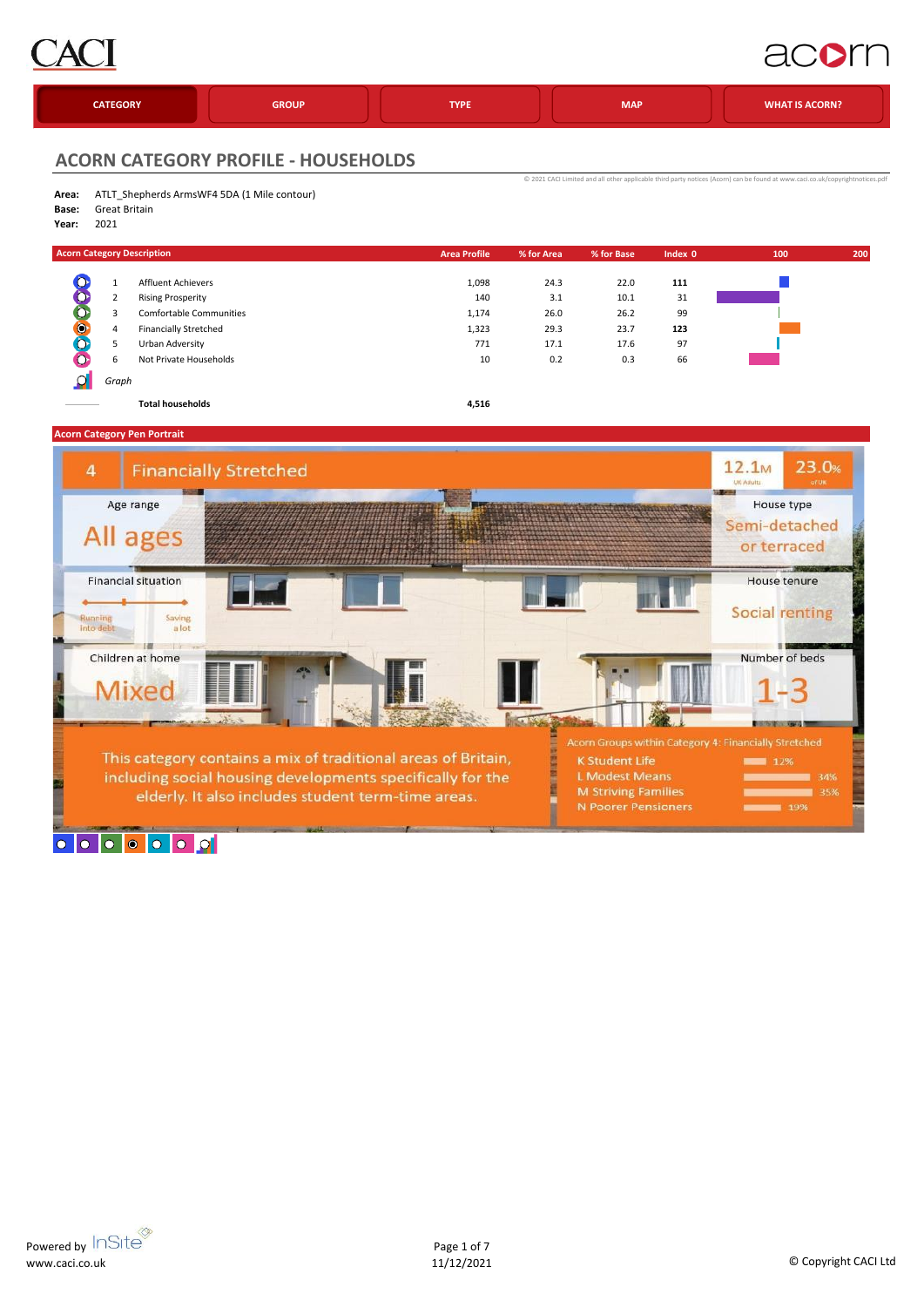

## acorn

| <b>CATEGORY</b> | <b>GROUP</b> | <b>TYPE</b> | <b>MAP</b> | <b>WHAT IS ACORN?</b> |
|-----------------|--------------|-------------|------------|-----------------------|
|                 |              |             |            |                       |

[©](http://www.caci.co.uk/copyrightnotices.pdf) 2021 CACI Limited and all

#### **ACORN GROUP PROFILE - HOUSEHOLDS**

- **Area:** ATLT\_Shepherds ArmsWF4 5DA (1 Mile contour)
- **Base:** Great Britain
- **Year:** 2021

| <b>Acorn Group Description</b> |                                  | <b>Area Profile</b> | % for Area | % for Base | Index $\overline{0}$ | 100 | 200 |
|--------------------------------|----------------------------------|---------------------|------------|------------|----------------------|-----|-----|
|                                | 1. Affluent Achievers            |                     |            |            |                      |     |     |
| 1.A                            | Lavish Lifestyles                | 0                   | 0.0        | 1.1        | 0                    |     |     |
| 1.B                            | <b>Executive Wealth</b>          | 496                 | 11.0       | 11.2       | 98                   |     |     |
| 1.C                            | Mature Money                     | 602                 | 13.3       | 9.6        | 138                  |     |     |
|                                | 2. Rising Prosperity             |                     |            |            |                      |     |     |
| 2.D                            | <b>City Sophisticates</b>        | $\mathbf 0$         | 0.0        | 4.0        | 0                    |     |     |
| 2.E                            | <b>Career Climbers</b>           | 140                 | 3.1        | 6.2        | 50                   |     |     |
|                                | 3. Comfortable Communities       |                     |            |            |                      |     |     |
| 3.F                            | <b>Countryside Communities</b>   | 132                 | 2.9        | 5.7        | 51                   |     |     |
| 3.G                            | Successful Suburbs               | 507                 | 11.2       | 5.9        | 191                  |     |     |
| 3.H                            | Steady Neighbourhoods            | 190                 | 4.2        | 7.4        | 57                   |     |     |
| 3.1                            | <b>Comfortable Seniors</b>       | 193                 | 4.3        | 2.9        | 147                  |     |     |
| 3.J                            | <b>Starting Out</b>              | 152                 | 3.4        | 4.3        | 77                   |     |     |
|                                | 4. Financially Stretched         |                     |            |            |                      |     |     |
| 4.K                            | Student Life                     | $\mathbf 0$         | 0.0        | 2.4        | 0                    |     |     |
| 4.L                            | <b>Modest Means</b>              | 549                 | 12.2       | 7.9        | 154                  |     |     |
| 4.M                            | <b>Striving Families</b>         | 239                 | 5.3        | 7.5        | 70                   |     |     |
| 4.N                            | Poorer Pensioners                | 535                 | 11.8       | 5.9        | 200                  |     |     |
| 5. Urban Adversity             |                                  |                     |            |            |                      |     |     |
| 5.0                            | Young Hardship                   | 229                 | 5.1        | 6.1        | 83                   |     |     |
| 5.P                            | <b>Struggling Estates</b>        | 294                 | 6.5        | 6.1        | 107                  |     |     |
| 5.Q                            | <b>Difficult Circumstances</b>   | 248                 | 5.5        | 5.3        | 103                  |     |     |
|                                | <b>6. Not Private Households</b> |                     |            |            |                      |     |     |
| 6.R                            | Not Private Households           | 10                  | 0.2        | 0.3        | 66                   |     |     |
|                                | <b>Total households</b>          | 4,516               |            |            |                      |     |     |

#### **Acorn Group Pen Portrait**

 $\mathbf{1}$ 

#### **Mature Money**  $\epsilon$

Older, affluent people with the money and time to enjoy life. These people tend to be older empty nesters and retired couples. Many live in rural towns and villages, others live in the suburbs of larger towns. They are prosperous and live in larger detached or semi-detached houses or bungalows.



 $9.3%$ 

4.9<sub>M</sub>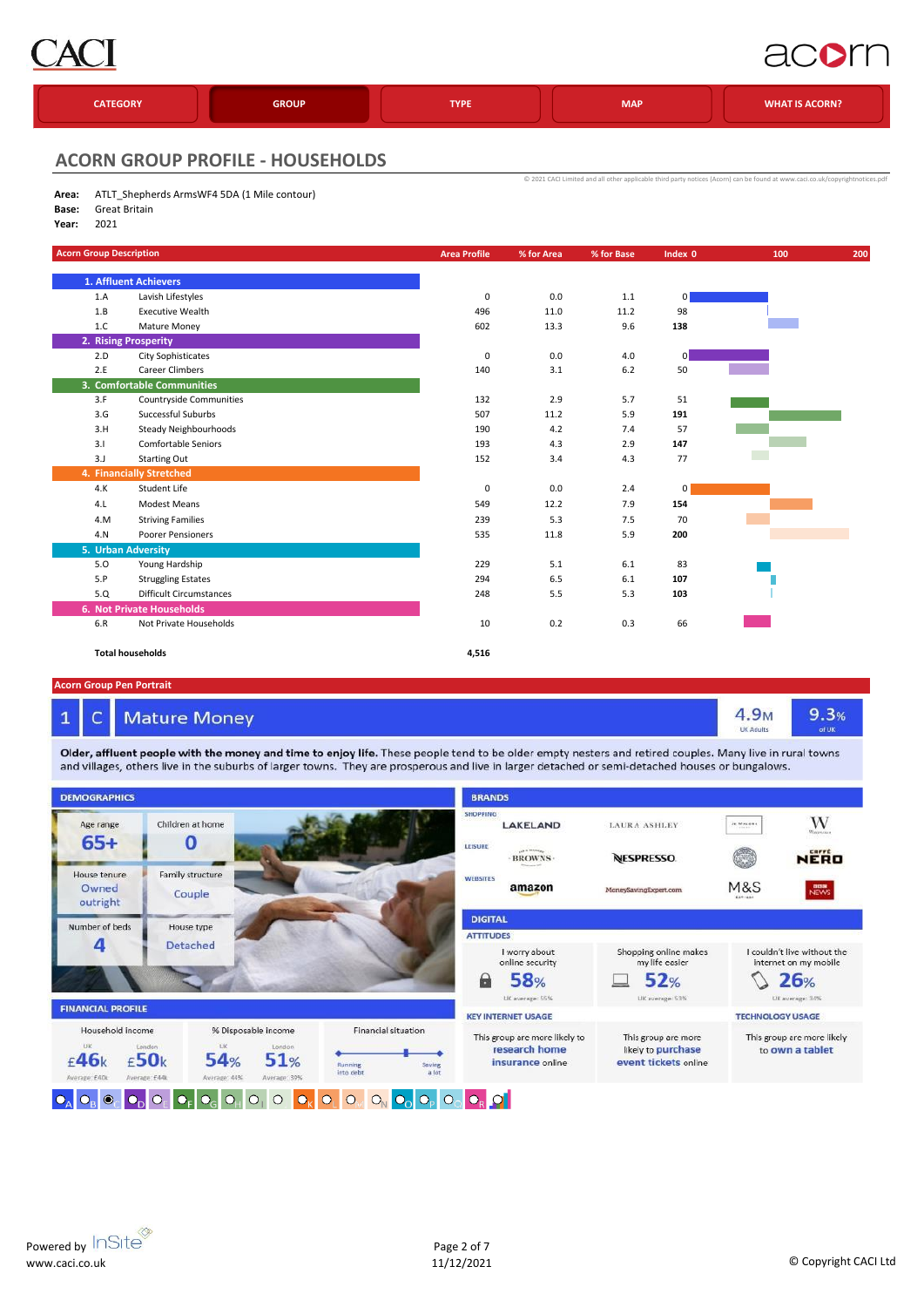

## acom

| <b>CATEGORY</b>                                                                                 |                                                    | <b>GROUP</b>                                                                                                                                                                                                                 | <b>TYPE</b> |                                   | <b>MAP</b>                             |                                        |                                  | <b>WHAT IS ACORN?</b>                                                                                                                                                                   |
|-------------------------------------------------------------------------------------------------|----------------------------------------------------|------------------------------------------------------------------------------------------------------------------------------------------------------------------------------------------------------------------------------|-------------|-----------------------------------|----------------------------------------|----------------------------------------|----------------------------------|-----------------------------------------------------------------------------------------------------------------------------------------------------------------------------------------|
| <b>ACORN TYPE PROFILE - HOUSEHOLDS</b>                                                          |                                                    |                                                                                                                                                                                                                              |             |                                   |                                        |                                        |                                  |                                                                                                                                                                                         |
| ATLT Shepherds ArmsWF4 5DA (1 Mile contour)<br>Area:<br>Great Britain<br>Base:<br>2021<br>Year: |                                                    |                                                                                                                                                                                                                              |             |                                   |                                        |                                        |                                  | @ 2021 CACI Limited and all other applicable third party notices (Acorn) can be found at www.caci.co.uk/copyrightnotices.pdf<br><b>Ocean</b> Structure<br>Sort by:<br>Index<br>Pofile % |
| <b>Acorn Type Description</b>                                                                   |                                                    |                                                                                                                                                                                                                              |             | <b>Area Profile</b>               | % for Area                             | % for Base                             | Index                            | 200<br>$\mathbf{0}$<br>100                                                                                                                                                              |
| <b>Affluent Achievers</b><br>1.A Lavish Lifestyles                                              |                                                    |                                                                                                                                                                                                                              |             |                                   |                                        |                                        |                                  |                                                                                                                                                                                         |
| 1.B Executive Wealth                                                                            | 1.A.1<br>1.A.2<br>1.A.3                            | <b>Exclusive enclaves</b><br>Metropolitan money<br>Large house luxury                                                                                                                                                        |             | $\pmb{0}$<br>$\pmb{0}$<br>0       | 0.0<br>0.0<br>0.0                      | 0.1<br>0.2<br>0.9                      | 0<br>0<br>0                      |                                                                                                                                                                                         |
|                                                                                                 | 1.B.4<br>1.B.5<br>1.B.6<br>1.B.7<br>1.B.8<br>1.B.9 | Asset rich families<br>Wealthy countryside commuters<br>Financially comfortable families<br>Affluent professionals<br>Prosperous suburban families<br>Well-off edge of towners                                               |             | 264<br>0<br>201<br>12<br>6<br>13  | 5.8<br>0.0<br>4.5<br>0.3<br>0.1<br>0.3 | 2.6<br>2.4<br>2.2<br>0.9<br>1.5<br>1.6 | 224<br>0<br>202<br>31<br>9<br>18 |                                                                                                                                                                                         |
| 1.C Mature Money                                                                                | 1.C.10<br>1.C.11                                   | Better-off villagers<br>Settled suburbia, older people<br>1.C.12 Retired and empty nesters<br>1.C.13 Upmarket downsizers                                                                                                     |             | 13<br>438<br>136<br>15            | 0.3<br>9.7<br>3.0<br>0.3               | 3.0<br>2.9<br>2.5<br>1.3               | 10<br>339<br>121<br>25           | <b>The Co</b>                                                                                                                                                                           |
| <b>Rising Prosperity</b><br>2.D City Sophisticates                                              |                                                    | 2.D.14 Townhouse cosmopolitans                                                                                                                                                                                               |             | 0                                 | 0.0                                    | 0.7                                    | 0                                |                                                                                                                                                                                         |
| 2.E Career Climbers                                                                             | 2.D.15<br>2.D.16<br>2.D.17                         | Younger professionals in smaller flats<br>Metropolitan professionals<br>Socialising young renters                                                                                                                            |             | 0<br>0<br>0                       | 0.0<br>0.0<br>0.0                      | 1.5<br>0.8<br>1.0                      | 0<br>0<br>$\mathbf 0$            |                                                                                                                                                                                         |
|                                                                                                 | 2.E.18<br>2.E.19<br>2.E.20                         | Career driven young families<br>First time buyers in small, modern homes<br>Mixed metropolitan areas                                                                                                                         |             | 70<br>70<br>0                     | 1.6<br>1.6<br>0.0                      | 1.9<br>3.3<br>1.0                      | 82<br>47<br>0                    |                                                                                                                                                                                         |
| <b>Comfortable Communities</b><br>3.F Countryside Communities                                   |                                                    |                                                                                                                                                                                                                              |             |                                   |                                        |                                        |                                  |                                                                                                                                                                                         |
| 3.G Successful Suburbs                                                                          | 3.F.21<br>3.F.22<br>3.F.23                         | Farms and cottages<br>Older couples and families in rural areas<br>Owner occupiers in small towns and villages                                                                                                               |             | 0<br>0<br>132                     | 0.0<br>0.0<br>2.9                      | 1.5<br>1.1<br>3.2                      | 0<br>0<br>92                     |                                                                                                                                                                                         |
| 3.H Steady Neighbourhoods                                                                       | 3.6.24                                             | Comfortably-off families in modern housing<br>3.G.25 Larger family homes, multi-ethnic areas<br>3.G.26 Semi-professional families, owner occupied neighbourhoods                                                             |             | 302<br>0<br>205                   | 6.7<br>0.0<br>4.5                      | 2.6<br>0.8<br>2.4                      | 253<br>0<br>187                  |                                                                                                                                                                                         |
| 3.1 Comfortable Seniors                                                                         | 3.H.28<br>3.H.29                                   | 3.H.27 Suburban semis, conventional attitudes<br>Owner occupied terraces, average income<br>Established suburbs, older families                                                                                              |             | 79<br>0<br>111                    | 1.7<br>0.0<br>2.5                      | 3.4<br>1.6<br>2.3                      | 51<br>$\mathbf 0$<br>105         |                                                                                                                                                                                         |
| 3.J Starting Out                                                                                | 3.1.30<br>3.1.31<br>3.J.32                         | Older people, neat and tidy neighbourhoods<br>Elderly singles in purpose-built accommodation<br>Educated families in terraces, young children                                                                                |             | 193<br>0<br>101                   | 4.3<br>0.0<br>2.2                      | 2.4<br>0.5<br>2.1                      | 177<br>0<br>107                  |                                                                                                                                                                                         |
| <b>Financially Stretched</b>                                                                    | 3.1.33                                             | Smaller houses and starter homes                                                                                                                                                                                             |             | 51                                | 1.1                                    | 2.3                                    | 50                               |                                                                                                                                                                                         |
| 4.K Student Life                                                                                | 4.K.34<br>4.K.35<br>4.K.36                         | Student flats and halls of residence<br>Term-time terraces<br>Educated young people in flats and tenements                                                                                                                   |             | 0<br>0<br>0                       | 0.0<br>0.0<br>0.0                      | 0.4<br>0.3<br>1.7                      | 0<br>0<br>0                      |                                                                                                                                                                                         |
| <b>4.L Modest Means</b>                                                                         | 4.L.37<br>4.L.38<br>4.L.39<br>4.L.40               | Low cost flats in suburban areas<br>Semi-skilled workers in traditional neighbourhoods<br>Fading owner occupied terraces<br>High occupancy terraces, culturally diverse family areas                                         |             | 26<br>290<br>233<br>0             | 0.6<br>6.4<br>5.2<br>0.0               | 1.4<br>2.6<br>2.9<br>1.0               | 41<br>244<br>179<br>0            |                                                                                                                                                                                         |
| <b>4.M Striving Families</b>                                                                    |                                                    | 4.M.41 Labouring semi-rural estates<br>4.M.42 Struggling young families in post-war terraces<br>4.M.43 Families in right-to-buy estates                                                                                      |             | 57<br>46<br>67                    | 1.3<br>1.0<br>1.5                      | 1.6<br>1.7<br>2.1                      | 79<br>61<br>71                   | <b>Contract</b>                                                                                                                                                                         |
| <b>4.N Poorer Pensioners</b>                                                                    |                                                    | 4.M.44 Post-war estates, limited means<br>4.N.45 Pensioners in social housing, semis and terraces<br>4.N.46 Elderly people in social rented flats                                                                            |             | 69<br>143<br>48                   | 1.5<br>3.2<br>1.1                      | 2.2<br>0.8<br>1.1                      | 69<br>404<br>98                  |                                                                                                                                                                                         |
|                                                                                                 |                                                    | 4.N.47 Low income older people in smaller semis<br>4.N.48 Pensioners and singles in social rented flats                                                                                                                      |             | 181<br>163                        | 4.0<br>3.6                             | 2.3<br>1.8                             | 176<br>204                       | <b>Contract</b><br><b>Contract</b><br><b>Contract Contract Contract</b>                                                                                                                 |
| <b>Urban Adversity</b><br>5.0 Young Hardship                                                    |                                                    |                                                                                                                                                                                                                              |             |                                   |                                        |                                        |                                  |                                                                                                                                                                                         |
| 5.P Struggling Estates                                                                          |                                                    | 5.0.49 Young families in low cost private flats<br>5.0.50 Struggling younger people in mixed tenure<br>5.0.51 Young people in small, low cost terraces                                                                       |             | 26<br>55<br>148                   | 0.6<br>1.2<br>3.3                      | 2.1<br>1.7<br>2.3                      | 27<br>70<br>145                  |                                                                                                                                                                                         |
|                                                                                                 | 5.P.52<br>5.P.53<br>5.P.54                         | Poorer families, many children, terraced housing<br>Low income terraces<br>Multi-ethnic, purpose-built estates<br>5.P.55 Deprived and ethnically diverse in flats<br>5.P.56 Low income large families in social rented semis |             | 139<br>0<br>0<br>$\pmb{0}$<br>155 | 3.1<br>0.0<br>0.0<br>0.0<br>3.4        | 1.6<br>0.9<br>$1.2$<br>0.8<br>1.6      | 190<br>0<br>0<br>0<br>208        |                                                                                                                                                                                         |
| 5.Q Difficult Circumstances                                                                     |                                                    | 5.Q.57 Social rented flats, families and single parents<br>5.Q.58 Singles and young families, some receiving benefits<br>5.Q.59 Deprived areas and high-rise flats                                                           |             | 84<br>21<br>143                   | 1.9<br>0.5<br>3.2                      | 1.5<br>1.8<br>2.0                      | 122<br>26<br>156                 |                                                                                                                                                                                         |
| <b>Not Private Households</b><br><b>6.R Not Private Households</b>                              |                                                    | 6.R.60 Active communal population<br>6.R.61 Inactive communal population<br>6.R.62 Business areas without resident population                                                                                                |             | 0<br>10<br>0                      | 0.0<br>0.2<br>0                        | 0.1<br>0.3<br>0                        | 0<br>80<br>$\Omega$              |                                                                                                                                                                                         |
|                                                                                                 |                                                    | <b>Total households</b>                                                                                                                                                                                                      |             | 4,516                             |                                        |                                        |                                  |                                                                                                                                                                                         |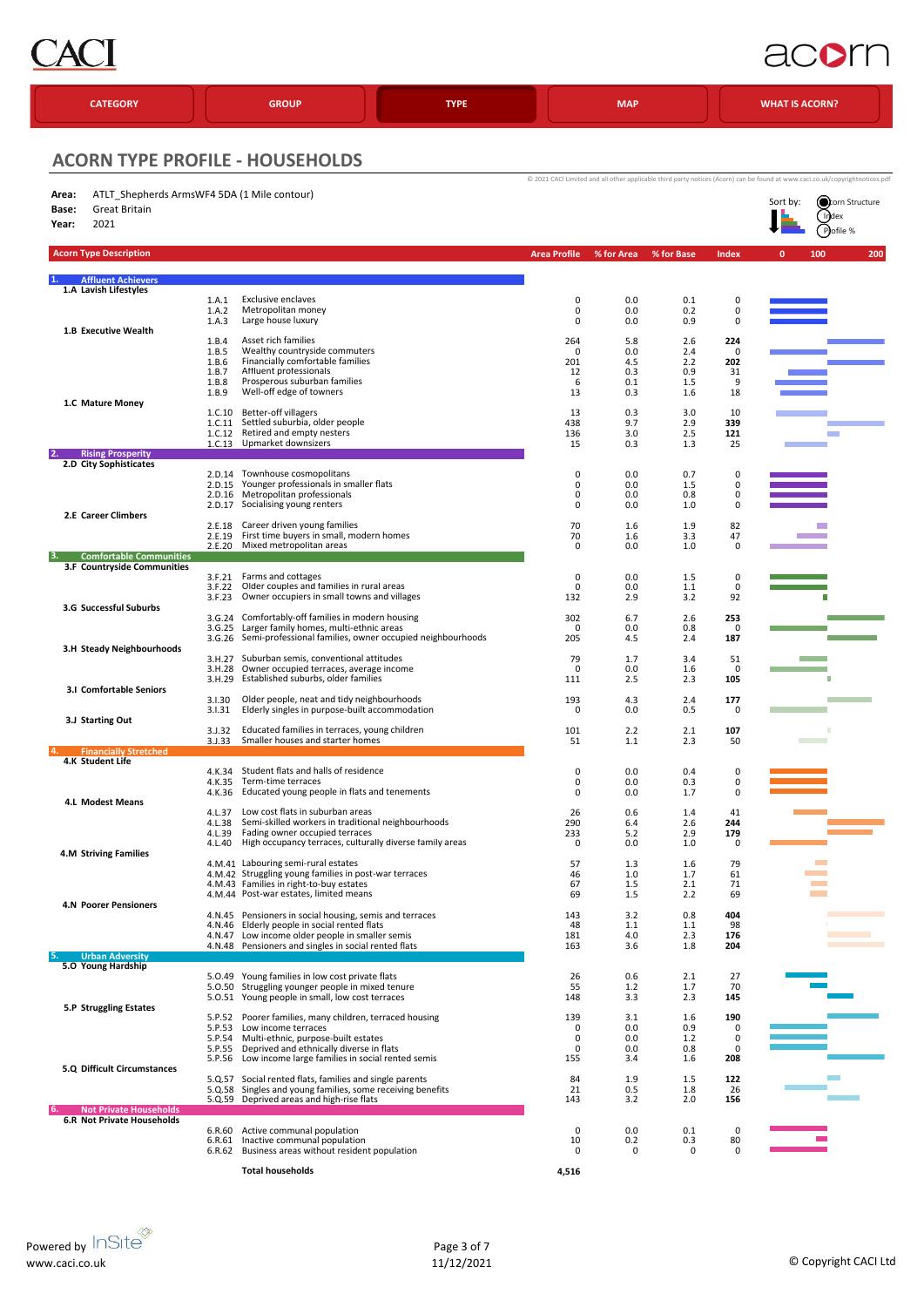



#### **DOMINANT ACORN GROUP - HOUSEHOLDS**

**Area:** ATLT\_Shepherds ArmsWF4 5DA (1 Mile contour)

© 2021 CACI Limited and all other applicable third party notices (Acorn) can be found at www.caci.co.uk/copyrightnotices.pdf



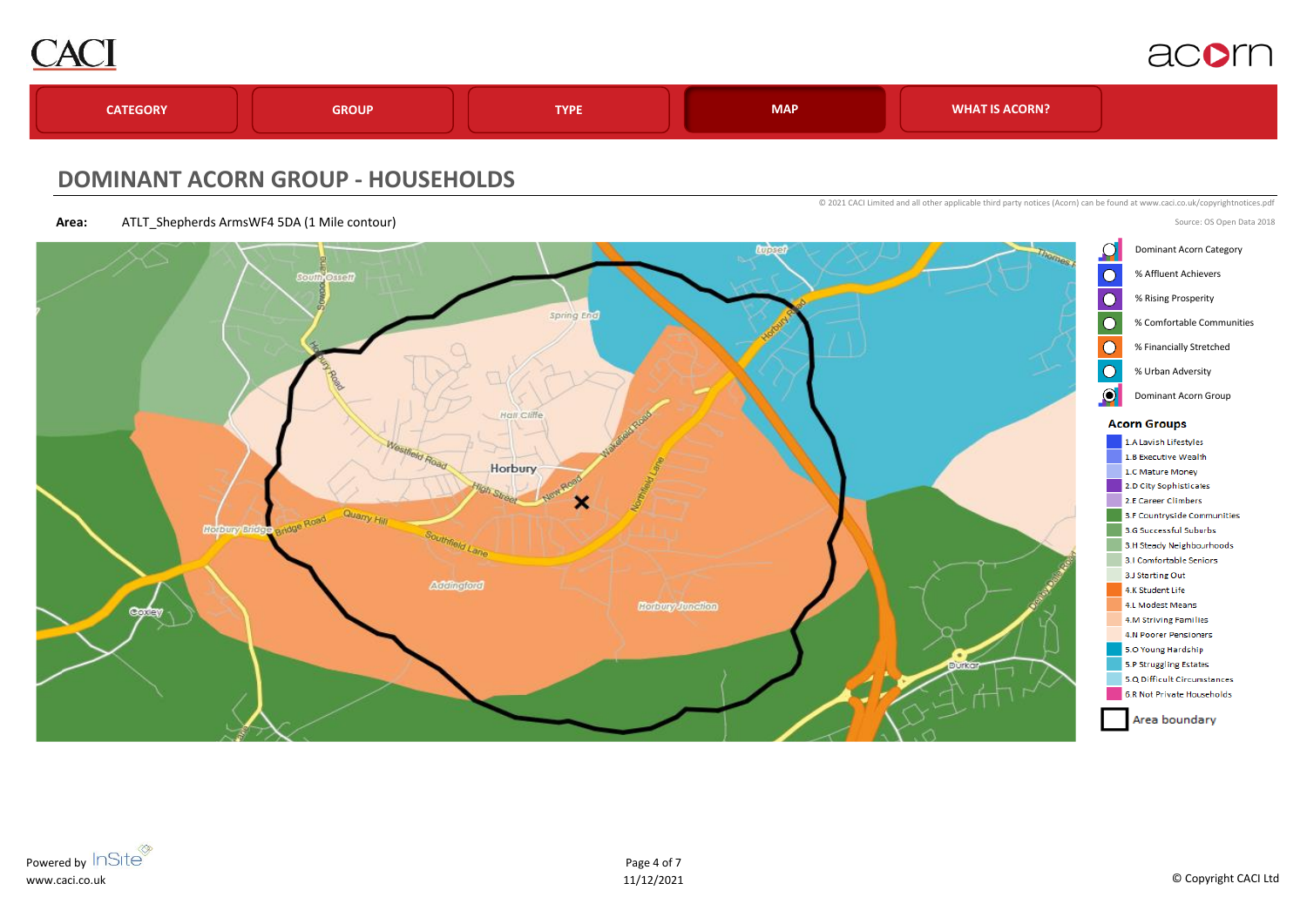# AC

# acorn

|  | <b>CATEGORY</b> | <b>GROUP</b> | <b>TVDF</b> | <b>MAP</b> | <b>WHAT IS ACORN?</b> |
|--|-----------------|--------------|-------------|------------|-----------------------|
|--|-----------------|--------------|-------------|------------|-----------------------|

**ACORN - WHAT IS IT?**



Powered by InSite® www.caci.co.uk

Page 5 of 7

United Kingdom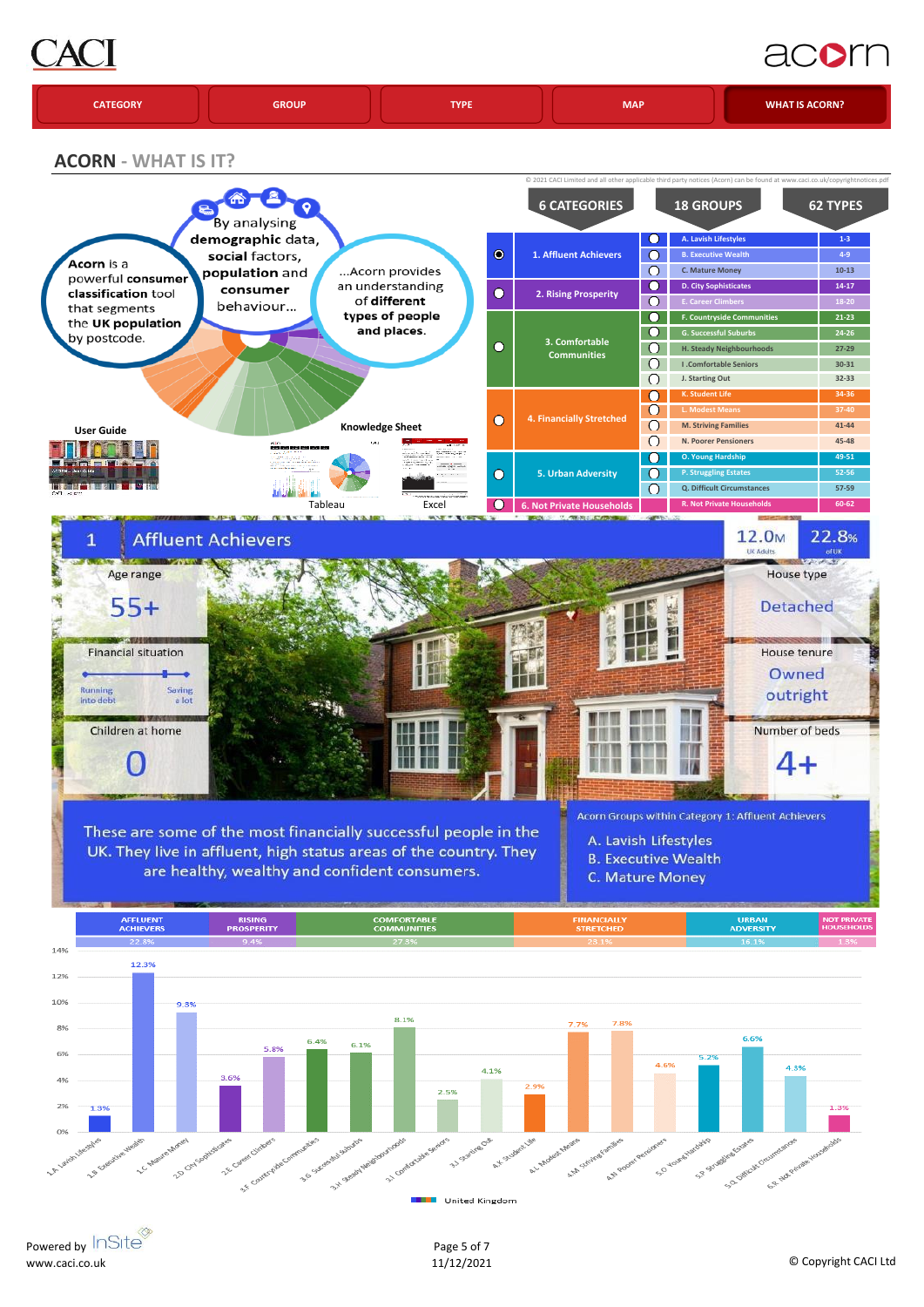

## **CGA LICENCED PREMISES**

[©](http://www.caci.co.uk/copyrightnotices.pdf) 2021 CACI Limited and all other applicable third party notices (CGA) can be found at www.caci.co.uk/copyrightnotices.pdf

| Area: | ATLT Shepherds ArmsWF4 5DA (1 Mile cont |
|-------|-----------------------------------------|
| Base: | Great Britain                           |

Year: 2021

| Licence Type     | <b>Profile</b> | Per 1000<br>Pop (Area) | Per 1000<br>Pop (Base) | Index. | 100 | 200 |
|------------------|----------------|------------------------|------------------------|--------|-----|-----|
|                  |                |                        |                        |        |     |     |
| Pubs & Full On   | 12             | 119.1                  | 84.9                   | 140    |     |     |
| Proprietary Club | 0              | 0.0                    | 8.1                    | 0      |     |     |
| Registered Club  |                | 29.8                   | 29.9                   | 100    |     |     |
| Restaurant       |                | 9.9                    | 34.6                   | 29     |     |     |
| Residential      | 0              | 0.0                    | 3.5                    | 0      |     |     |

| <b>Name</b>               | <b>Description</b>         | <b>License Type</b> | <b>Owner Name</b>          | Postcode        |
|---------------------------|----------------------------|---------------------|----------------------------|-----------------|
|                           |                            |                     |                            |                 |
| Ego                       | Ego Restaurants            | Restaurant          | Star Pubs & Bars           | <b>WF 4 5AS</b> |
| <b>Cricketers Arms</b>    | *Other Small Retail Groups | Pubs & Full On      | *Other Small Retail Groups | <b>WF 4 5AG</b> |
| Slazengers Sports Club    | Independent Free           | Registered Club     | Independent Free           | <b>WF45BH</b>   |
| Shepherds Arms            | <b>Admiral Taverns Ltd</b> | Pubs & Full On      | <b>Admiral Taverns Ltd</b> | <b>WF45DA</b>   |
| Horbury Working Mens Club | Independent Free           | Registered Club     | Independent Free           | <b>WF45DB</b>   |
| Calder Vale Hotel         | Independent Free           | Pubs & Full On      | Independent Free           | <b>WF 4 5EB</b> |
| Fleece                    | Pub People Co Ltd          | Pubs & Full On      | Punch Pub Company          | <b>WF 4 5LG</b> |
| Quarry Inn                | Independent Free           | Pubs & Full On      | Independent Free           | <b>WF45NF</b>   |
| Victoria Inn              | *Other Small Retail Groups | Pubs & Full On      | *Other Small Retail Groups | <b>WF46EH</b>   |
| Old Halfway House         | Stonegate Pub Company      | Pubs & Full On      | Stonegate Pub Company      | <b>WF46ET</b>   |
| <b>Boons</b>              | Independent Free           | Pubs & Full On      | Independent Free           | <b>WF46LP</b>   |
| <b>Brewhouse</b>          | Independent Free           | Pubs & Full On      | Independent Free           | <b>WF46LT</b>   |
| Horbury Conservative Club | Independent Free           | Registered Club     | Independent Free           | <b>WF46NA</b>   |
| Kings Arms                | Marston's                  | Pubs & Full On      | Marston's                  | <b>WF46NB</b>   |
| Malt House                | Marston's                  | Pubs & Full On      | Marston's                  | <b>WF 4 5HJ</b> |
|                           | Independent Free           | Pubs & Full On      | Independent Free           | <b>WF 4 5LE</b> |